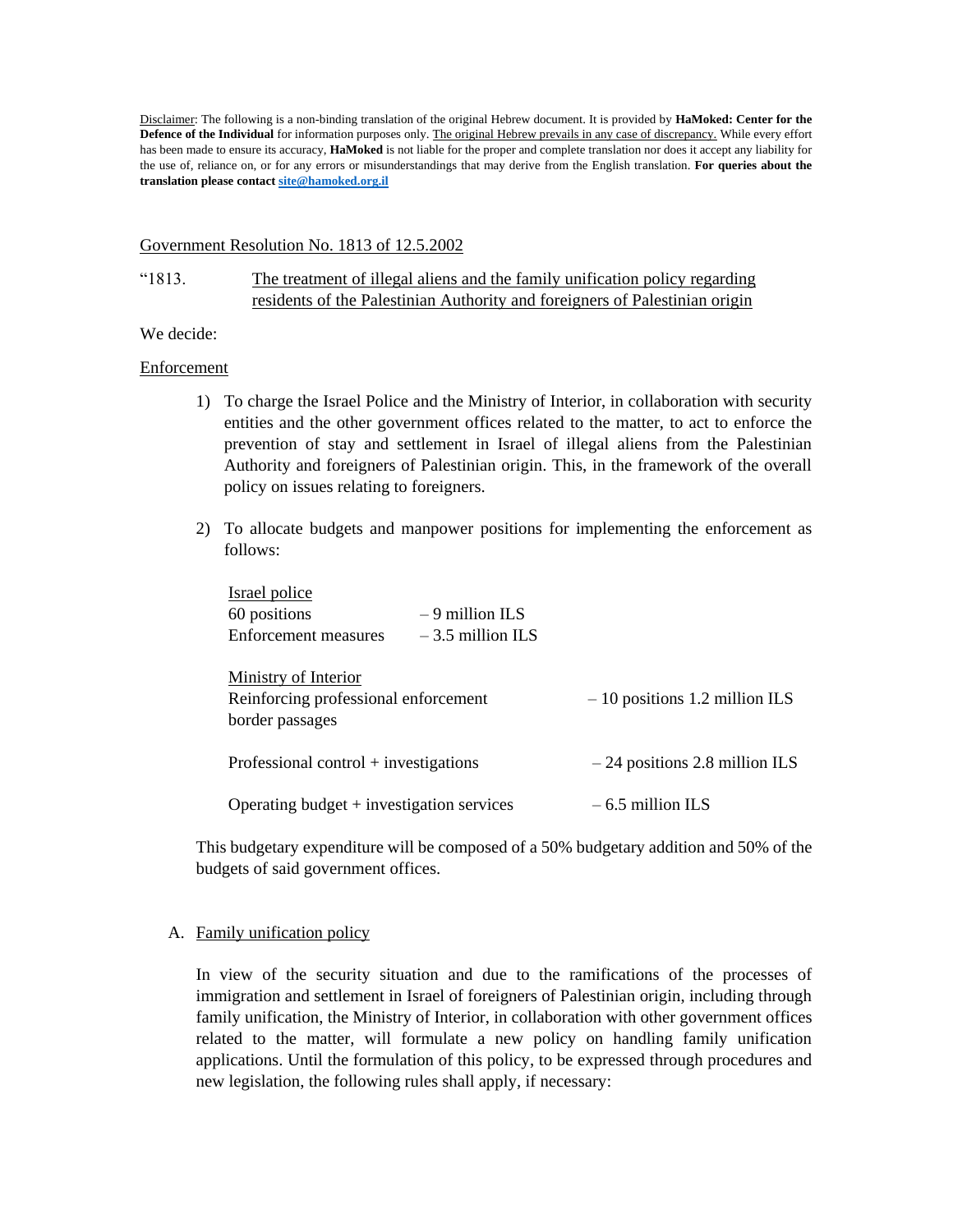- 1) Handling new applications, including application not yet decided upon
	- a. Resident of the Palestinian Authority no new applications by Palestinian Authority residents for receipt of the status of resident or another status will be accepted; a submitted application will not be approved and the foreign spouse will be required to stay outside Israel pending another decision.
	- b. Other the application will be considered while taking into account the origin of the sponsored person.

## 2) Applications undergoing the graduated procedure

In the interim period, the validity period of the permit that was given will be extended; and this, subject to the absence of another preclusion. There will be no upgrading to a higher status.

## B. Principles of the new policy

The new policy will include, among other things, the following principles:

- 1) An application of a person who violated the laws of entry into Israel will not be handled, and he will be deported from Israel;
- 2) The criteria for preventing entry and grant of status in Israel given a security or criminal background will be toughened;
- 3) A person whose application was refused minimal periods of time will be set until it is possible to submit a renewed application;
- 4) Toughening the rules for preventing entry into Israel of spouses in fictive or polygamous marriages, as well as of the sponsored person's children from a previous marriage and his other relatives;
- 5) Cancelation of the status in Israel of a person who received the status through a family unification procedure, given criminal activity and activity against the state after receiving the status;
- 6) A person who received status in Israel in the framework of a family unification application, or for another reason, will not be entitled to apply for family unification for another foreign relative.

# C. Annual quotas for family unification approvals

The Ministry of Interior will examine, in the framework of formulating the new policy, possibilities for setting quotas for granting approvals of family unification and will bring before the government a proposal on the matter.